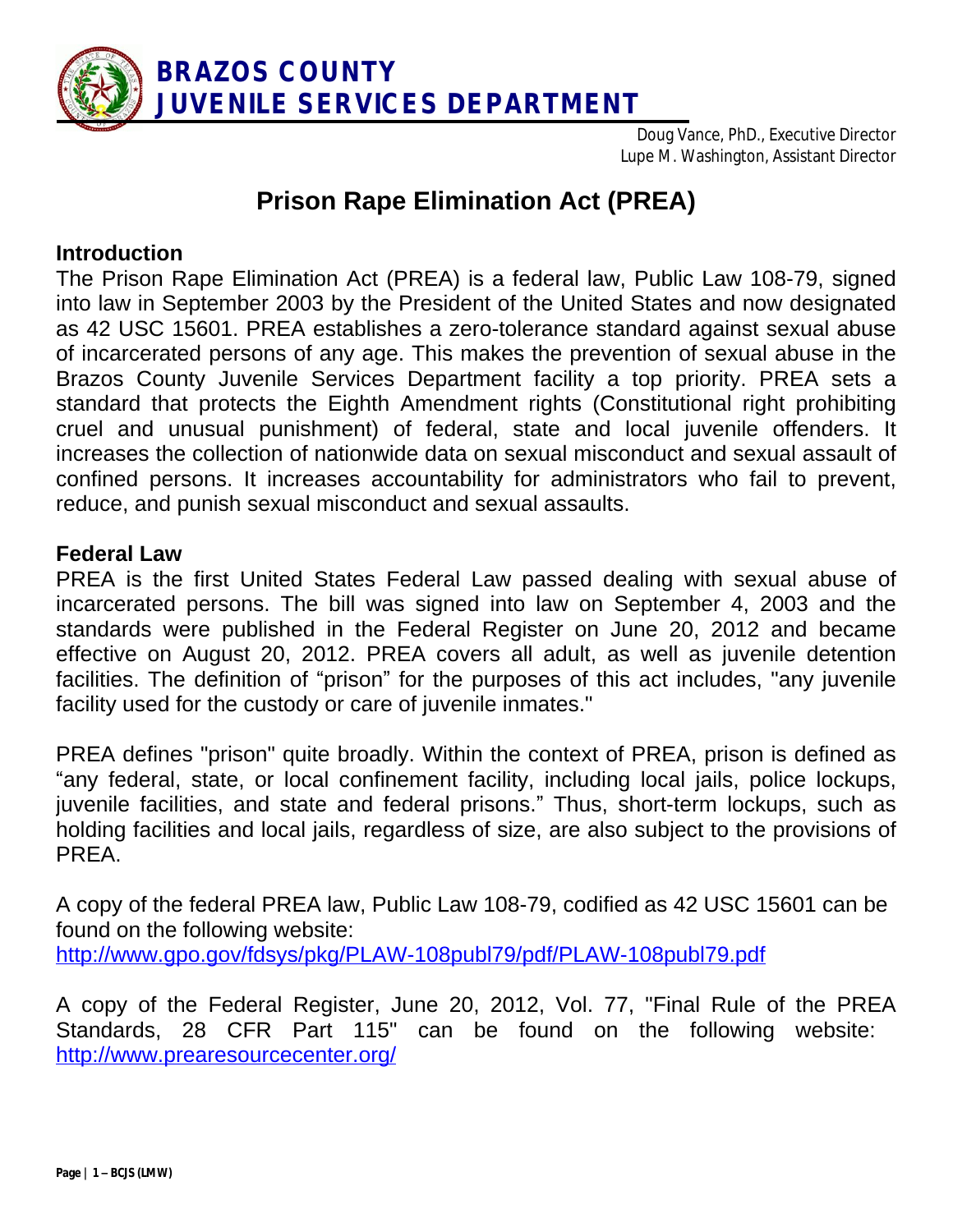# **Texas Law**

Texas has a specific criminal law for employees and or agents who sexually abuse confined persons as related to prosecution of PREA-related incidents. The links to these penal codes are as follows:

Texas Penal Code, Title 8. Offenses Against Public Administration, Ch. 39. Abuse of Office:

<http://www.statutes.legis.state.tx.us/Docs/PE/htm/PE.39.htm>

Texas Penal Code, Title 5. Offenses Against The Person, Ch. 21. Sexual Offenses: <http://www.statutes.legis.state.tx.us/Docs/PE/htm/PE.21.htm>

Texas Penal Code, Title 5. Offenses Against The Person, Ch. 22 Assaultive Offenses: <http://www.statutes.legis.state.tx.us/Docs/PE/htm/PE.22.htm>

# **Frequently Asked Questions**

How does PREA impact the Brazos County Juvenile Services Department?

1. PREA addresses the detection, response, prevention and elimination of sexual assault, sexual abuse and sexual harassment at the Brazos County Juvenile Services Department.

2. PREA directs the collection and dissemination of information on the incidents of juvenile-on-juvenile sexual violence, as well as staff sexual misconduct with juveniles at the Brazos County Juvenile Services Department.

#### **Policy:**

It shall be the policy of the Brazos County Juvenile Services Department to maintain a zero tolerance for any incidents of sexual harassment, abuse, neglect, or exploitation. The Brazos County Juvenile Services Department supports that it is the duty of every employee, volunteer, intern, contract or service provider to cooperate fully with any investigations. The Quality Assurance Administrator shall act as the designated PREA (Prison Rape Elimination Act) Coordinator and the Facility Administrator and detention managers/supervisors shall act as managers for the Juvenile Detention Center. The department shall follow all the requirements of the Texas Juvenile Justice Department (TJJD) when investigating reported allegations and incidents.

#### **Procedure:**

Serious Physical Abuse and Sexual Abuse: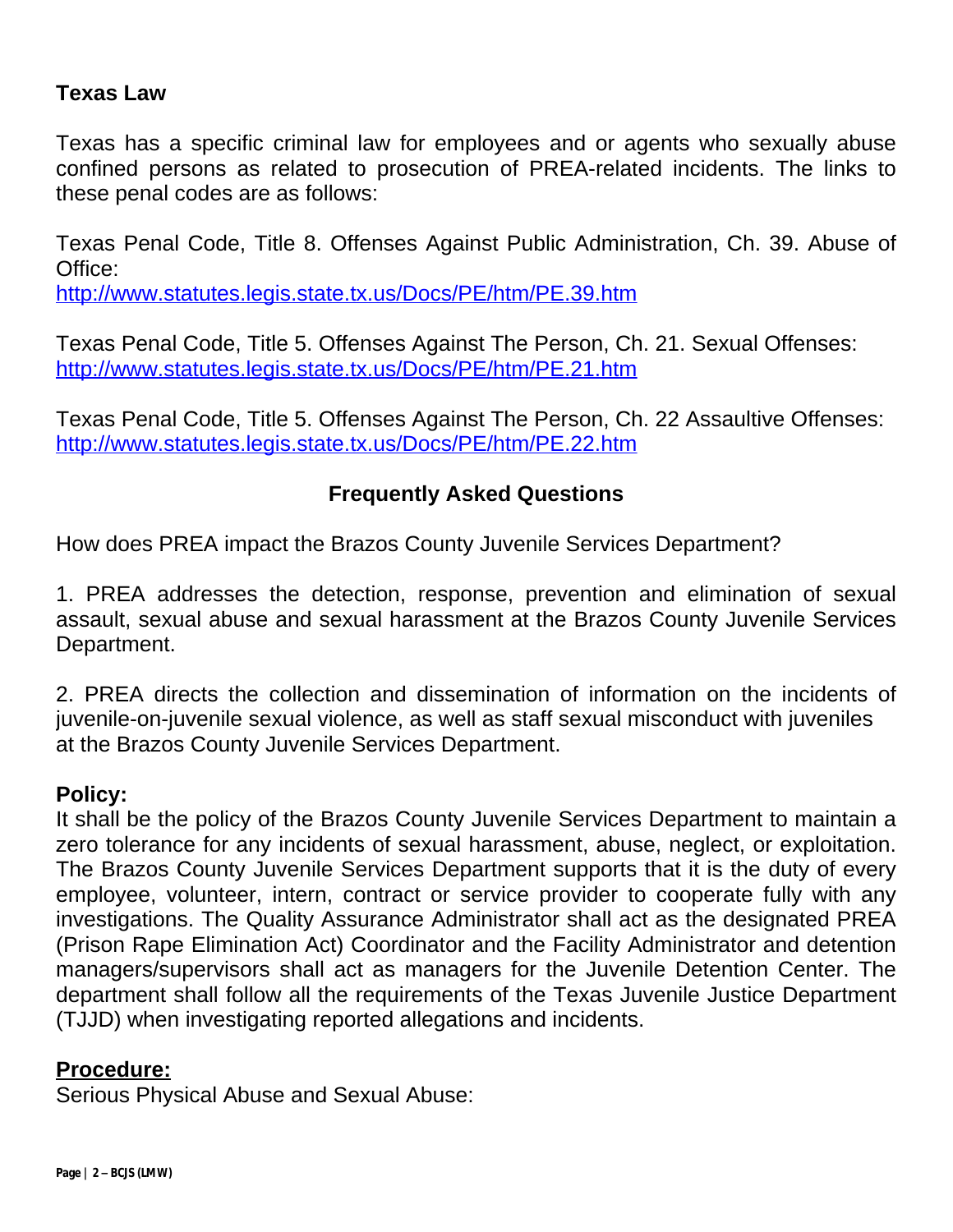Anyone who witnesses, learns of, receives an oral or written report of, either by the alleged victim or by someone with knowledge of the incident, or anyone that has a reasonable belief that the incident of serious physical abuse or sexual abuse has occurred shall immediately report the incident to their supervisor, local law enforcement and the Texas Juvenile Justice Department. In the event that the supervisor is the alleged perpetrator, the next person higher in the chain of command shall be notified, up to and including the Chief Juvenile Probation Officer.

Per the Texas Family Code Chapter 261.102, the duty to report cannot and shall not be delegated to another person. It is also required that all staff complies with any applicable mandatory child abuse reporting laws. In addition, staff shall be prohibited from revealing any information related to a sexual abuse report to anyone other than to the extent necessary, as specified in agency policy, to make treatment, investigation, and other security and management decisions.

# **To whom does PREA apply?**

1. PREA applies to all federal, state, local public and private institutions that houses juveniles and adult offenders, male and female.

What is the evidence of the Brazos County Juvenile Services Department's commitment to maintaining a safe, humane, and appropriately secure environment for juvenile offenders?

2. The Brazos County Juvenile Services Department has policy, procedures, and standards for employees, volunteers and contractors that prohibit them from becoming inappropriately personally involved with juvenile offenders in our care.

3. All staff, volunteers and contractors are provided training on professional ethics and in maintaining professional boundaries when interacting with the juveniles. Employee disciplinary action, termination of volunteer and contractual services, and referral to the District Attorney's Office for alleged criminal misconduct is initiated when appropriate.

4. The investigative staff of the Brazos County Juvenile Services Department and the Texas Juvenile Justice Department has received and will continue to receive specialized training in conducting investigations into sexual assault, sexual abuse, and sexual harassment. Furthermore, when sufficient evidence exists regarding alleged misconduct of an employee, volunteer or contractor, the Brazos County Juvenile Services Department does not hesitate to remove that employee, that volunteer or contractor from having any further contact with youth.

5. The agency also supports criminal prosecution of that employee, volunteer or contractor. These are just some of the ways the Brazos County Juvenile Services Department is committed to maintaining a safe, humane, and appropriately secure environment for juvenile offenders committed to our care.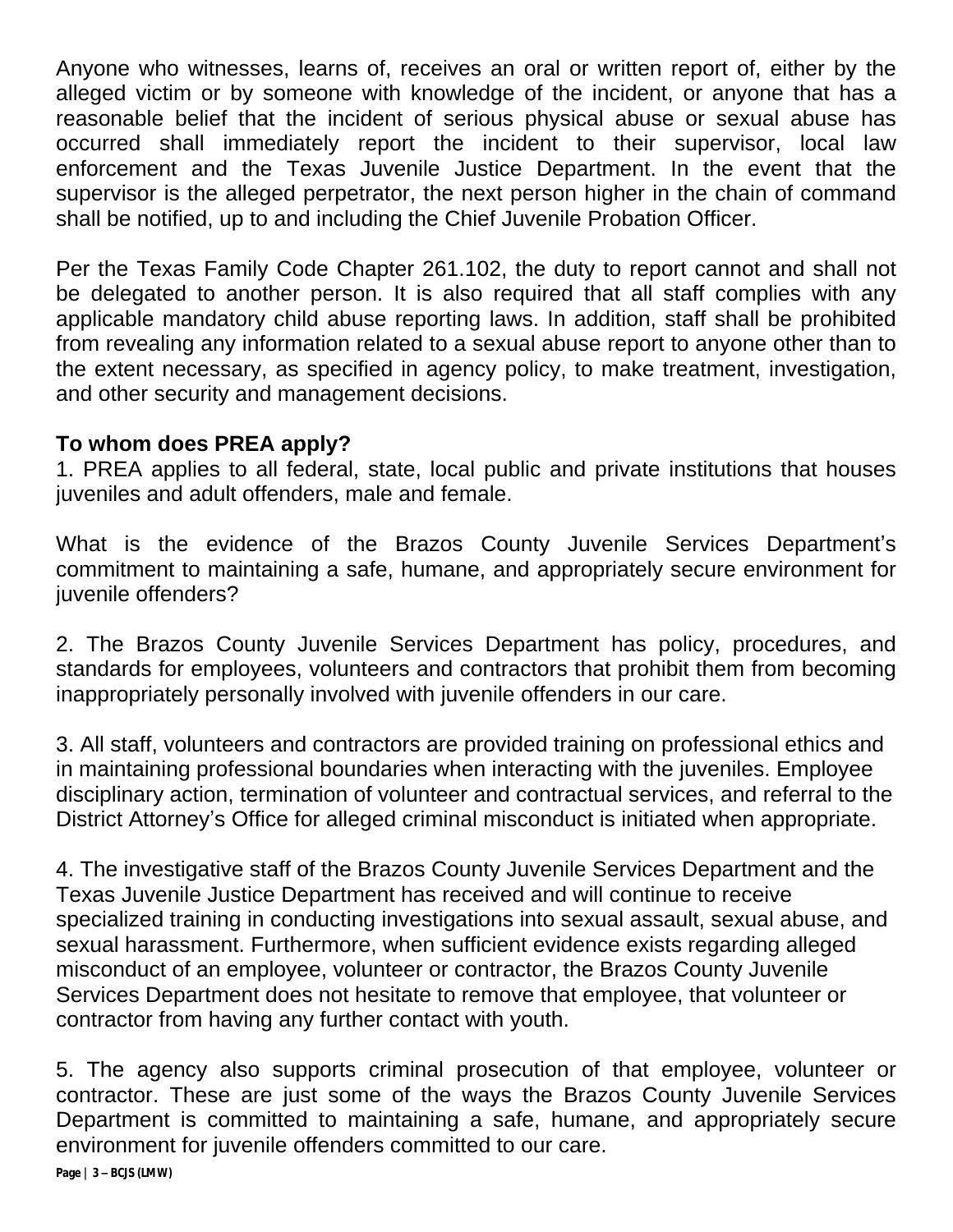# **How does PREA impact the Brazos County Juvenile Services Department employees?**

PREA addresses the sexual safety of all juveniles in the custody of the Brazos County Juvenile Services Department including our zero tolerance policy on sexual assault, sexual abuse and sexual harassment. Zero tolerance means that the Brazos County Juvenile Services Department does not tolerate any form of sexual assault, sexual abuse or sexual harassment and affirms that there is no such thing as consensual sex between a staff and a juvenile or between a juvenile and juvenile. Employees who violate this zero-tolerance policy will be subject to disciplinary actions including investigations, administrative leave, polygraph examinations, and termination when appropriate.

# **Why should I be concerned with sexual misconduct at my facility?**

Sexual misconduct is not about sex. It is about safety and security. Both are compromised wherever boundaries break down and a staff member becomes personally or intimately involved with a juvenile.

Staff Sexual Misconduct undermines the mission of the Brazos County Juvenile Services Department by creating an unstable living and working environment for the juvenile, as well as supervising staff members. Staff sexual misconduct with a juvenile affects the correctional facility by:

- Jeopardizing staff safety
- Threatening the agency and facility safety and security
- Creating the risk of legal action--both criminal and civil
- Creating health risks
- Harming family relationships
- Creating negative public views of the Brazos County Juvenile Services **Department**
- Diminishing trust and morale of staff and juveniles
- Weakening respect for, and the authority of the Juvenile Supervision Officer among the juveniles.